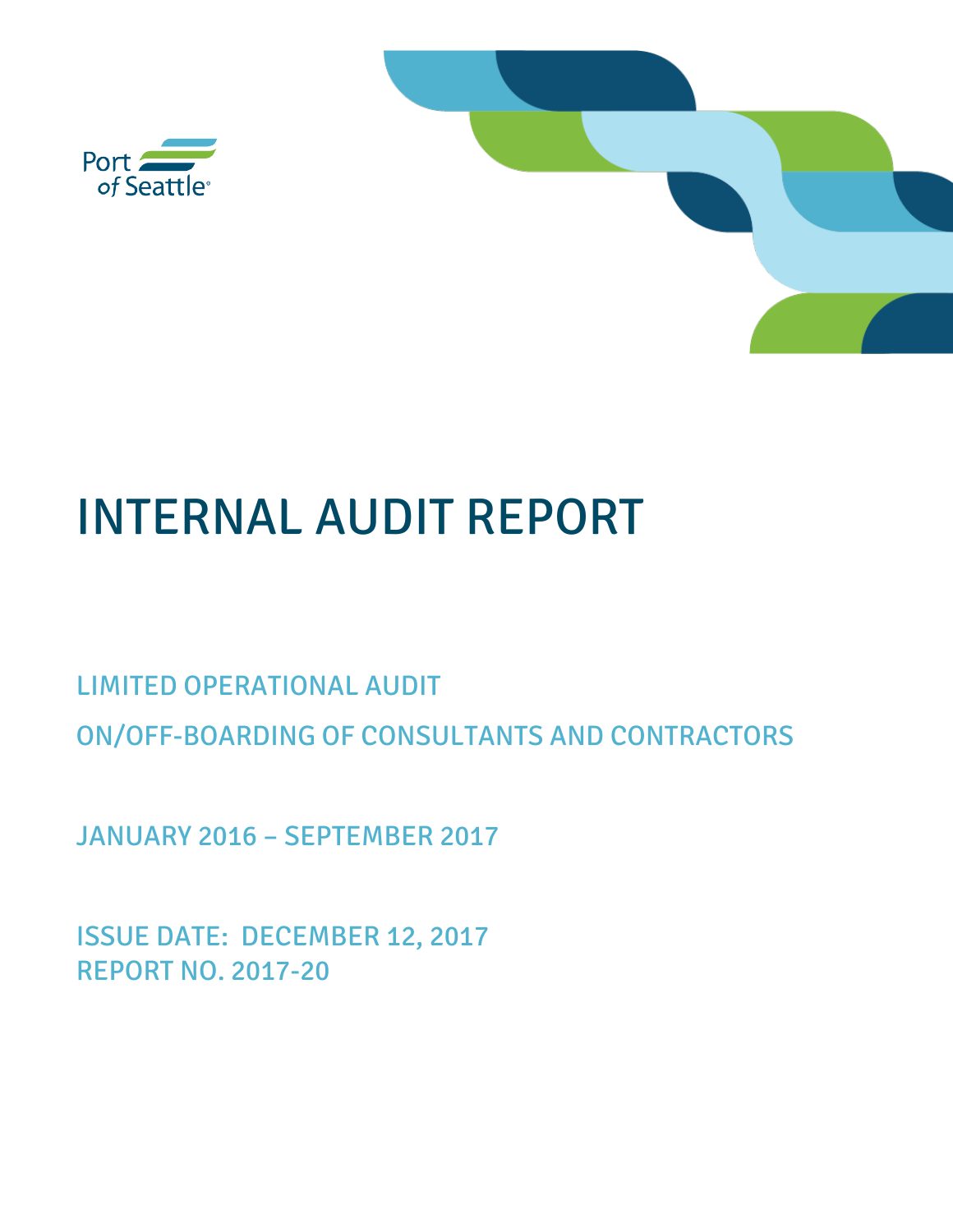

# **TABLE OF CONTENTS**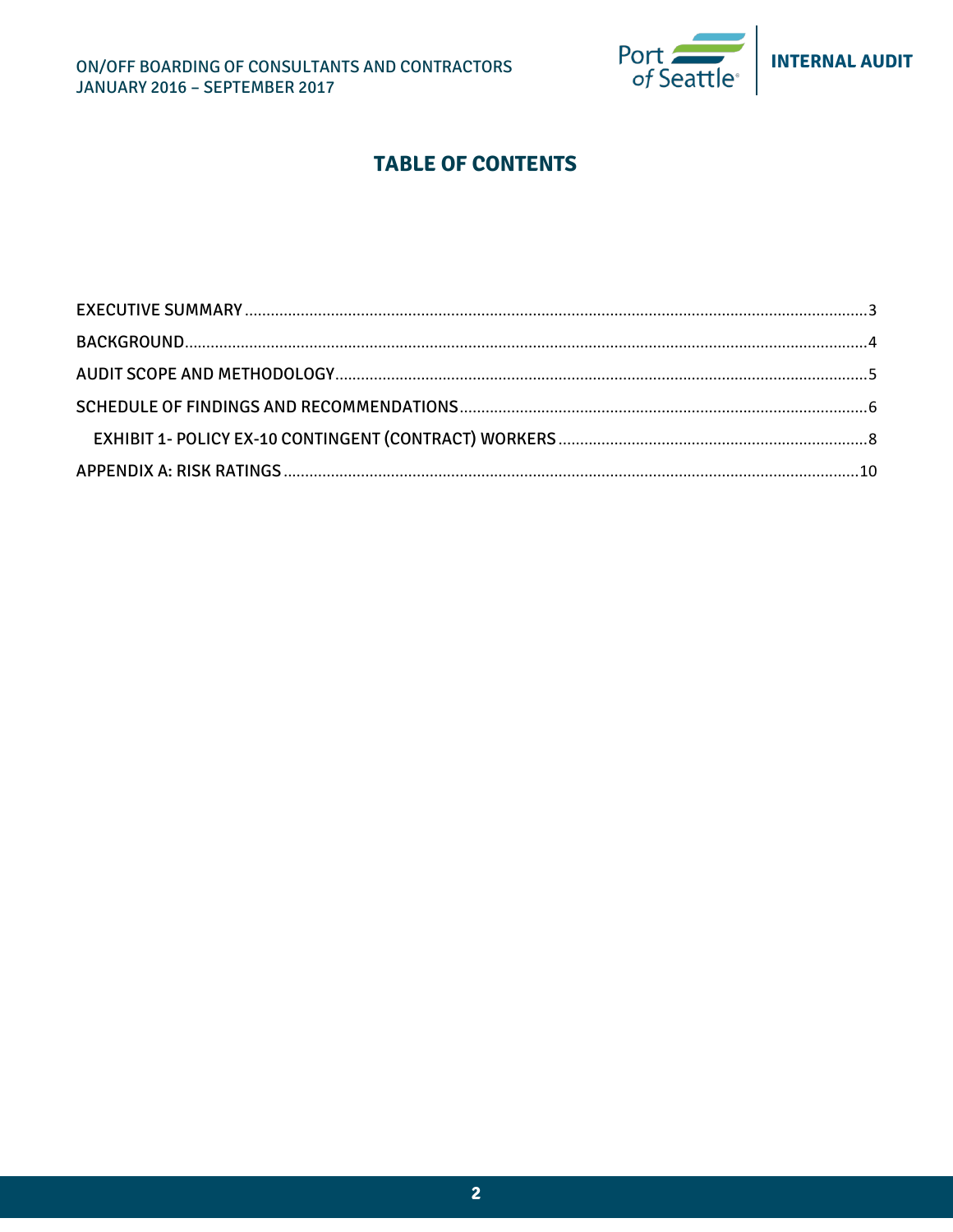

## <span id="page-2-0"></span>**EXECUTIVE SUMMARY**

Internal Audit (IA) completed an audit of the Port of Seattle's (Port) on and off boarding process of consultants and contractors for the period January 2016 – September 2017. The audit was performed to assess the design and operating effectiveness of internal controls.

Management controls were not adequate to ensure compliance with Port Policy and Internal Revenue Service (IRS) requirements. We identified two opportunities to improve internal controls to enhance Management's monitoring of independent contractors and contingent workers. These opportunities are discussed in more detail, beginning on page six.

- The Port's Contingent (Contract) Workers Policy [(the Policy) EX-10] needs to be updated with recent IRS and case law guidance.
- A process has not been established to account for and manage/monitor on and off-boarding of contingent and contract workers.

We extend our appreciation to management and staff in the Port's Central Procurement Office, Human Resources, and Legal Department for their assistance and cooperation during the audit.

Alena C Connected

Glenn Fernandes, CPA Director, Internal Audit

 $D_{n}$ lm

 Dan Chase, CPA Manager, Internal Audit

| <b>RESPONSIBLE MANAGEMENT TEAM</b>                       |  |  |  |  |  |
|----------------------------------------------------------|--|--|--|--|--|
| Paula Edelstein, Senior Director, Human Resources        |  |  |  |  |  |
| Craig Watson, General Counsel / Chief Compliance Officer |  |  |  |  |  |
| Dave Caplan, Senior Director, Strategic Initiatives      |  |  |  |  |  |
| Nora Huey, Director, Central Procurement Office          |  |  |  |  |  |
| Selena Tonti, Director, Security and Preparedness        |  |  |  |  |  |
| Anne Purcell, Senior Port Counsel                        |  |  |  |  |  |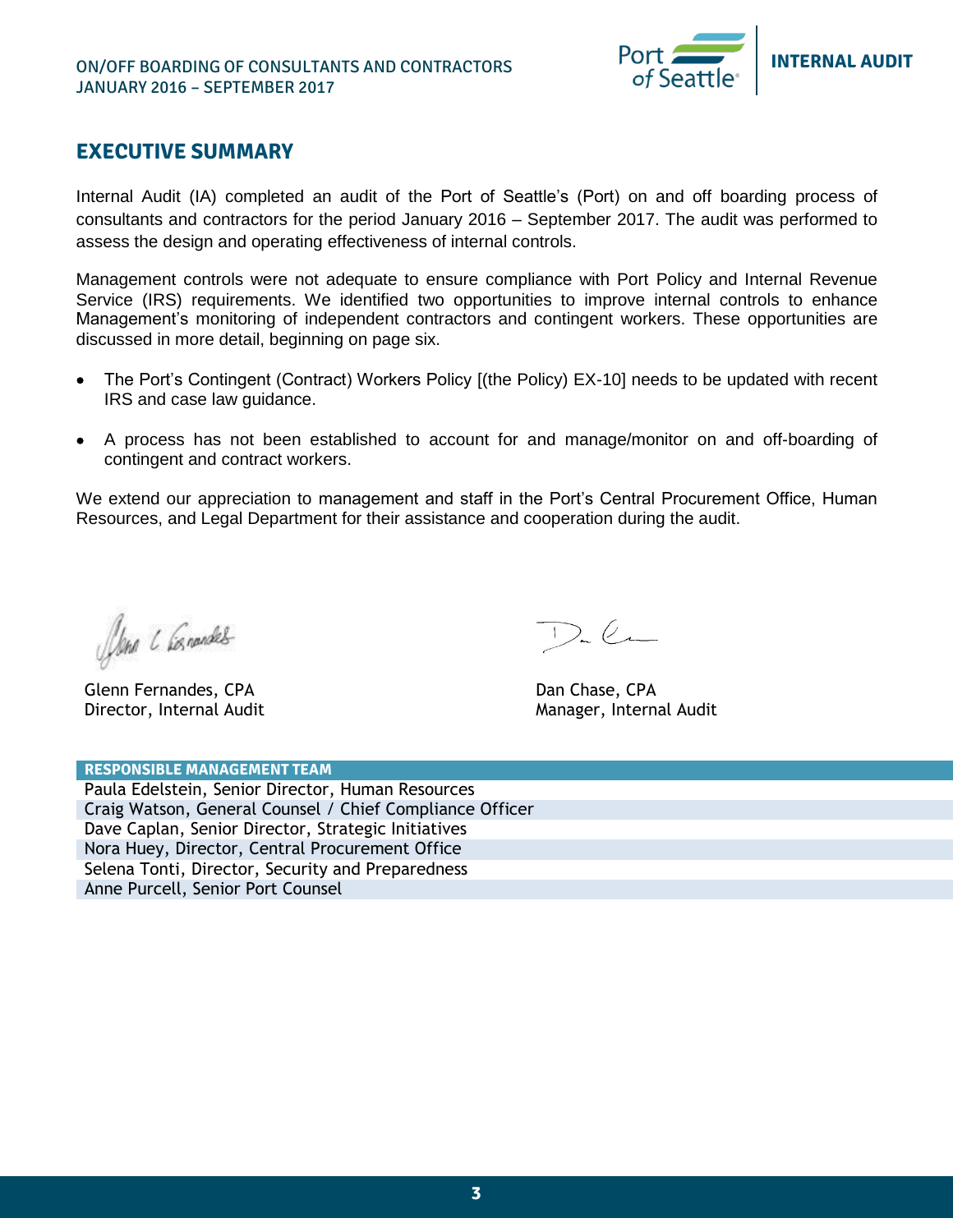#### ON/OFF BOARDING OF CONSULTANTS AND CONTRACTORS JANUARY 2016 – SEPTEMBER 2017



#### **BACKGROUND**

The Port's Contingent (Contract) Workers Policy (EX-10), establishes procedures so that independent contractors and temporary agency employees (contingent workers) are used appropriately and lawfully.

The Policy defines an independent contractor as an individual or vendor who contracts with the Port to perform in a non-employee status and meets Internal Revenue Service (IRS) criteria.

Temporary agency employees or contingent workers are employed by an outside agency, on a specific project, for a limited duration, and performance issues are conducted by the outside agency.

Regardless of classification (contingent, consultant, independent contractor, etc.), the IRS considers these individuals independent contractors and has developed criteria to determine their classification. The criteria are streamlined into three general categories:

- 1) **Behavioral control:** The payer has the right to control or direct **only** the result of the work and not what will be done or how it will be done.
- 2) **Financial control:** How the individual is paid, e.g., weekly or hourly versus a flat fee.
- 3) **Type of Relationship:** How permanent and how the Port and individual contractor views the relationship.

Generally, the greater the behavioral and financial control, and the more permanent the relationship is, the greater the likelihood that the individual would be considered an employee.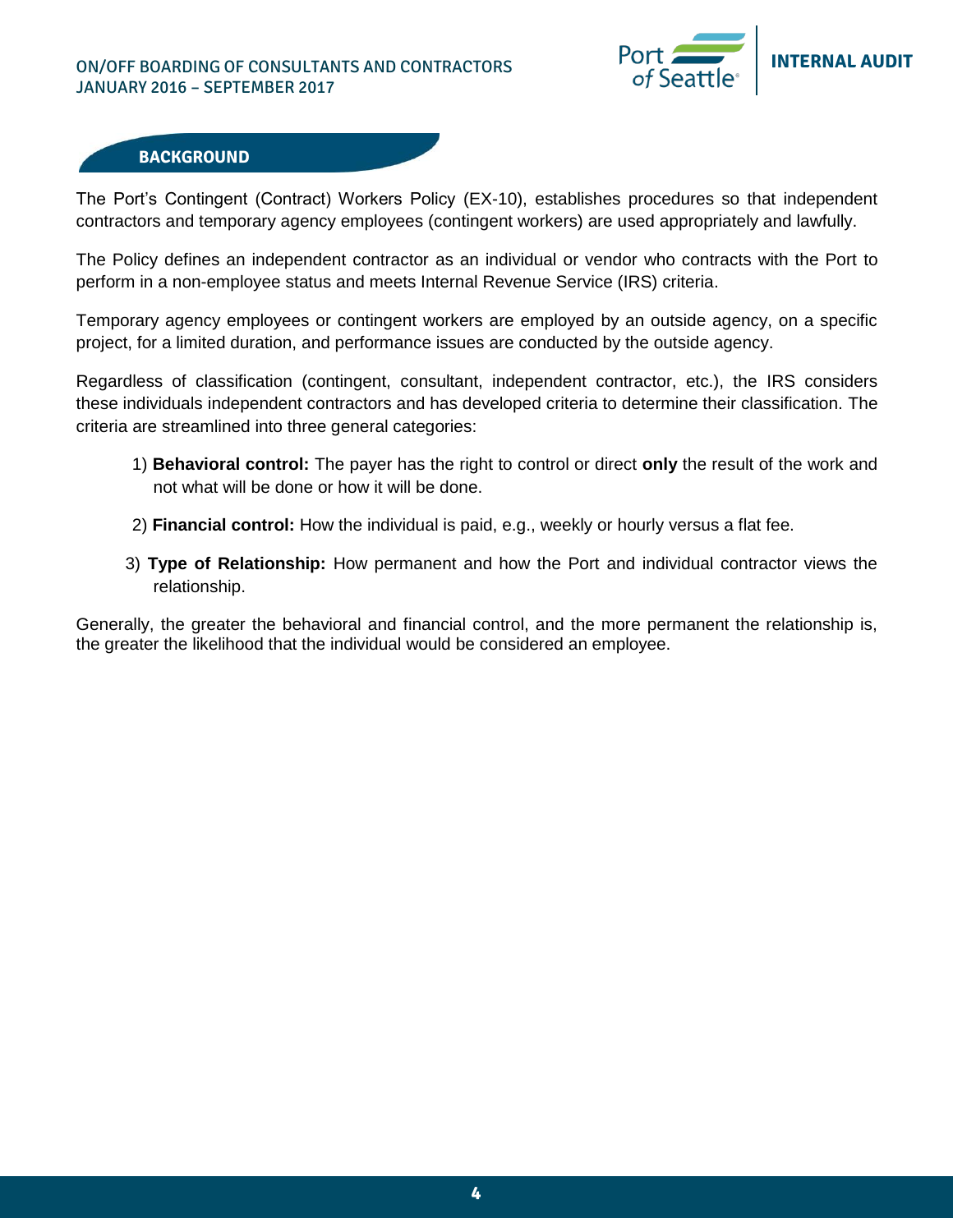#### ON/OFF BOARDING OF CONSULTANTS AND CONTRACTORS JANUARY 2016 – SEPTEMBER 2017



#### **AUDIT SCOPE AND METHODOLOGY**

Our audit was conducted in accordance with Generally Accepted Government Auditing Standards and the International Standards for the Professional Practice of Internal Auditing. Those standards require that we plan and perform the audit to obtain sufficient, appropriate evidence to provide a reasonable basis for our findings and conclusions based on our audit objectives. We believe that the evidence obtained provides a reasonable basis for our findings and conclusions based on our audit objectives.

The period audited was January 2016 – September 2017. We performed the following procedures:

To obtain an understanding of the program audited, we interviewed management, reviewed policy and procedural documents, and performed the following procedures:

1) Reviewed policy document EX-10 Contingent (Contract) Workers.

2) Manually identified over 250 independent contractors throughout the Port. Selected 29 "workers" and performed the following procedures:

- Determined whether they had worked with the Port over 12 months.
- Reviewed the type of work performed.
- Determined whether a parking pass was provided.
- Determine if the individual worked under a professional, personal, or purchasing agreement.

3) Conducted interviews with Port management to assess the general awareness of IRS rules and Port Policy requirements.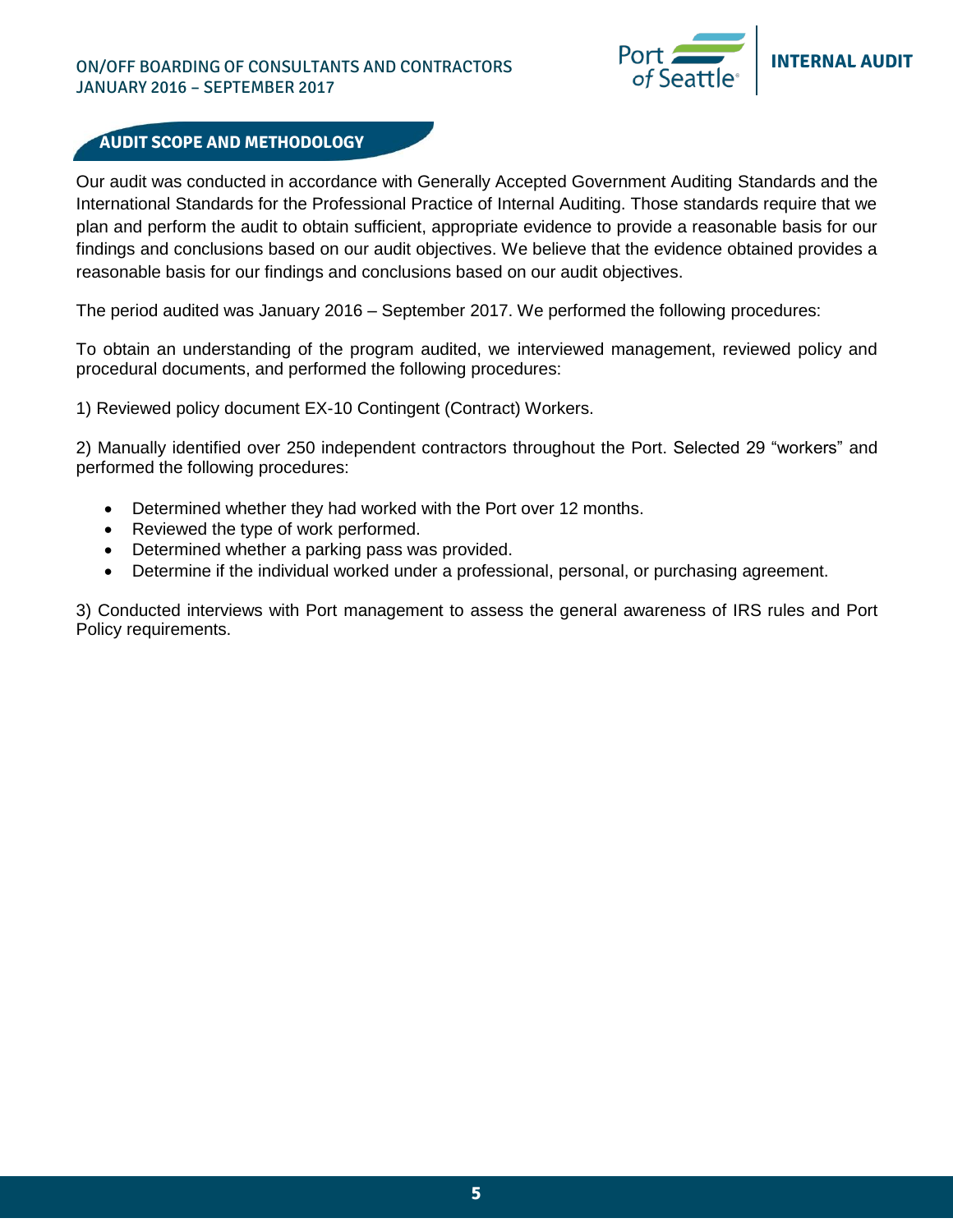

### <span id="page-5-0"></span>**SCHEDULE OF FINDINGS AND RECOMMENDATIONS**

#### **1) RATING: HIGH**

**The Port's Contingent (Contract) Workers Policy (the Policy) needs to be updated with recent IRS and case law guidance.** 

Policies are the foundation of an internal control environment. They provide organizations with useful and necessary information on how to make responsible and informed decisions in a consistent manner. When Policies are clear, accurate, and concise, they can raise employee awareness of regulatory and Port requirements.

The Port's Contingent (Contract) Workers EX-10 Policy, however, has not been updated in almost 10 years, is not consistent with recent IRS guidance and case law, and is not presented in a way that is easily understood.

For example, the Policy states "The Port is responsible for directing the work…" which is not consistent with IRS guidance that states an organization, "has the right to control or direct **only the result of the work** and not what will be done and how it will be done".

The Policy also states "Independent contractors may deliver services through a Professional Services Agreement for a one year period." IRS guidance evaluates the type of relationship and how permanent the parties view the relationship, but does not limit the duration. Furthermore, the Port frequently enters into contracts extending beyond one year.

Finally, the Policy defines contingent workers as temporary agency employees or independent contractors each with a different set of requirements. The IRS, however, does not distinguish between the two classifications. Rather these "workers" are considered independent contractors with one set of evaluation criteria.

Managing or treating independent contractors like employees increases the likelihood that the IRS would consider those individuals as employees. The classification of employee or independent contractor impacts income tax withholding and benefits, which are offered to employees, but not independent contractors.

#### **Recommendation:**

Central Procurement, Human Resources, and the Port's Legal Department need to evaluate and rewrite the Port's Policy. This evaluation should include recent IRS guidelines, case law and other information relevant to the Port. The evaluation should also identify who will monitor general compliance with Policy requirements.

#### **Management Response:**

Dave Caplan will lead a team with representatives, including but not limited to, Human Resources and Development, Central Procurement Office, ICT, Legal and Capital Development to develop an updated EX-10 Policy addressing the issues. This policy will be developed by March 30, 2018.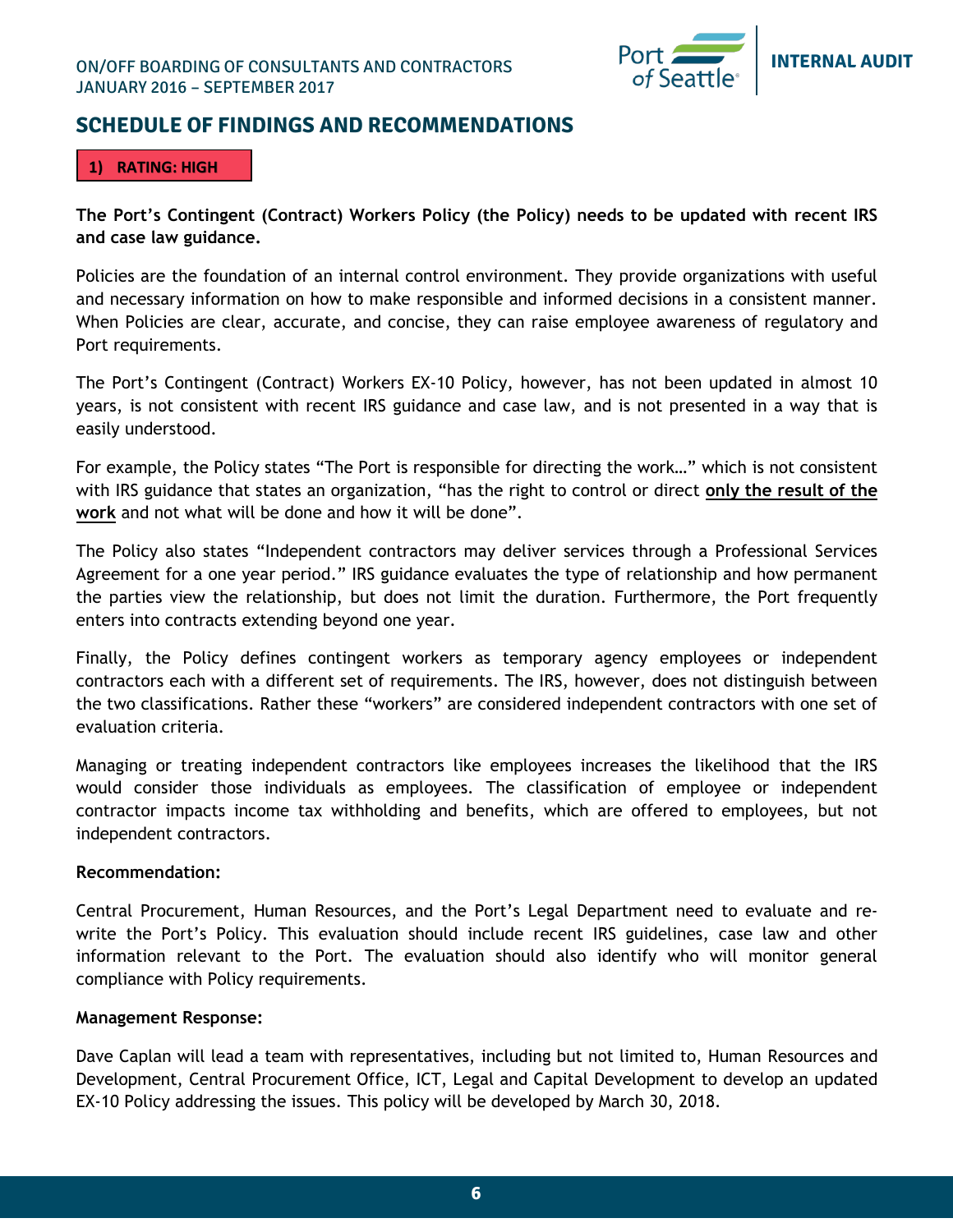#### ON/OFF BOARDING OF CONSULTANTS AND CONTRACTORS JANUARY 2016 – SEPTEMBER 2017



#### **2) RATING: HIGH**

#### **A process has not been established to account for and monitor/manage on and off boarding of independent contractors and contingent workers.**

The Port does not maintain a list of contingent workers or have a standard process (i.e. a checklist) to on and off-board independent contractors (consultants and contractors). As a result, these workers may not be used "appropriately and lawfully". **(1)**

Internal Audit manually identified more than 250 individuals (non-Port employees) working at the Port. We selected 29 individuals and identified the following exceptions:

- Nine individuals worked more than 12 months without a break in service. One of these individuals began working at the Port dating back to 2002. According to Port Policy, no individual may provide services through a temporary agency to the Port in excess of 12 months without a 90-day absence from the Port.
- Thirteen individuals received Port paid parking cards which is not allowed by Port Policy.

These exceptions illustrate that an effective monitoring process has not been established. This process should not only monitor breaks in service and Port paid parking, but should also validate that system/logical access is removed and badges, keys, laptops are collected prior to the individual's last day.

We also observed that contractors are not provided with core training. Although Internal Audit recognizes that a training program should not mirror that of a Port employee, consultants/contingent workers should be provided with certain core training material. This training program should include: 1) emergency evacuation, 2) fire prevention and extinguisher use, and 3) Port ethics and integrity, and policies regarding the use of Port IT systems.

#### **Recommendation:**

- 1) Institute a system to track non-port workers. This system should include the individual's name, the responsible manager, start/estimated end date, department, and type of service contract.
- 2) Develop a standard on and off boarding program that establishes processes so that contractors have necessary information, training, and access to perform their role, while also meeting Port minimum requirements.

#### **Management Response:**

Dave Caplan will lead a Port-wide team to develop the processes, procedures and structure to address this audit finding by June 29, 2018. A representative from the Continuous Process Improvement team (Lean) will play an important role in facilitating development of the processes, procedures and structure.

**(1)** *Port Policy EX-10 states as the purpose "To assure temporary agency and independent contractor services are used appropriately and lawfully."*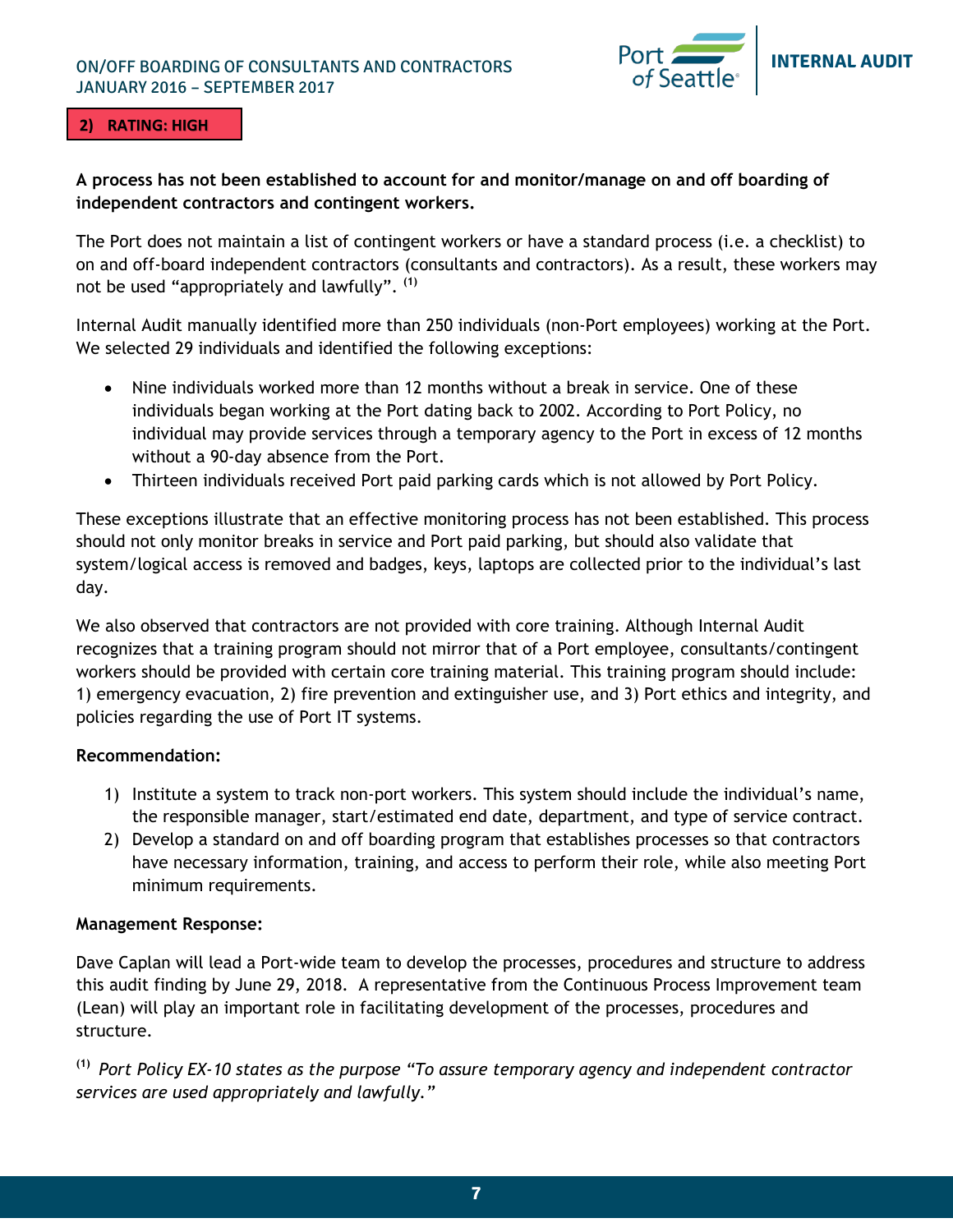

# <span id="page-7-0"></span>**EXHIBIT 1- POLICY EX-10 CONTINGENT (CONTRACT) WORKERS**

#### **I. STATEMENT OF THE POLICY:**

It is a policy of the Port to assure that the services of contingent workers are used appropriately.

#### **II. DETAILS:**

#### A. Purpose:

- 1. To define contingent workers.
- 2. To assure temporary agency and independent contractor services are used appropriately and lawfully.
- 3. To establish procedures related to the use of temporary agency services and independent contractors.

#### B. Definition:

Contingent workers are temporary agency employees and independent contractors providing services to the Port.

#### C. Temporary Agency Employees:

- 1. These workers are employed by an outside agency.
- 2. Their time is billed to the requesting department's Port Procurement Card by the outside agency.
- 3. Temporary agency employees work for a limited duration on a specific project.
- 4. The Port directs their work and provides the necessary equipment.
- 5. Performance issues are handled by the outside agency.

#### Accessing Temporary Agency Services:

All requests for temporary agency services must be submitted to the Port Contract Administrator in Human Resources and Development. Requests for temporary agency services should include:

- Department name
- Requestor's name
- Phone number of Port staff overseeing the assignment
- Length of the assignment
- Preferred start date
- Description of the assignment and skill required, and,
- Department's Procurement Card number and subclass

Services may be delivered by temporary agencies for six (6) months. Written requests for extensions must be approved by the Director, Human Resources and Development. Requests must include the reason for the extension and a date certain for end of the service. These requests will be honored only in rare circumstances and in no case will an extension exceed six (6) months.

The Human Resources and Development Department will monitor this function and notify temporary agencies of the end of the six-month assignment unless the assignment ended earlier or a request for extension has been approved.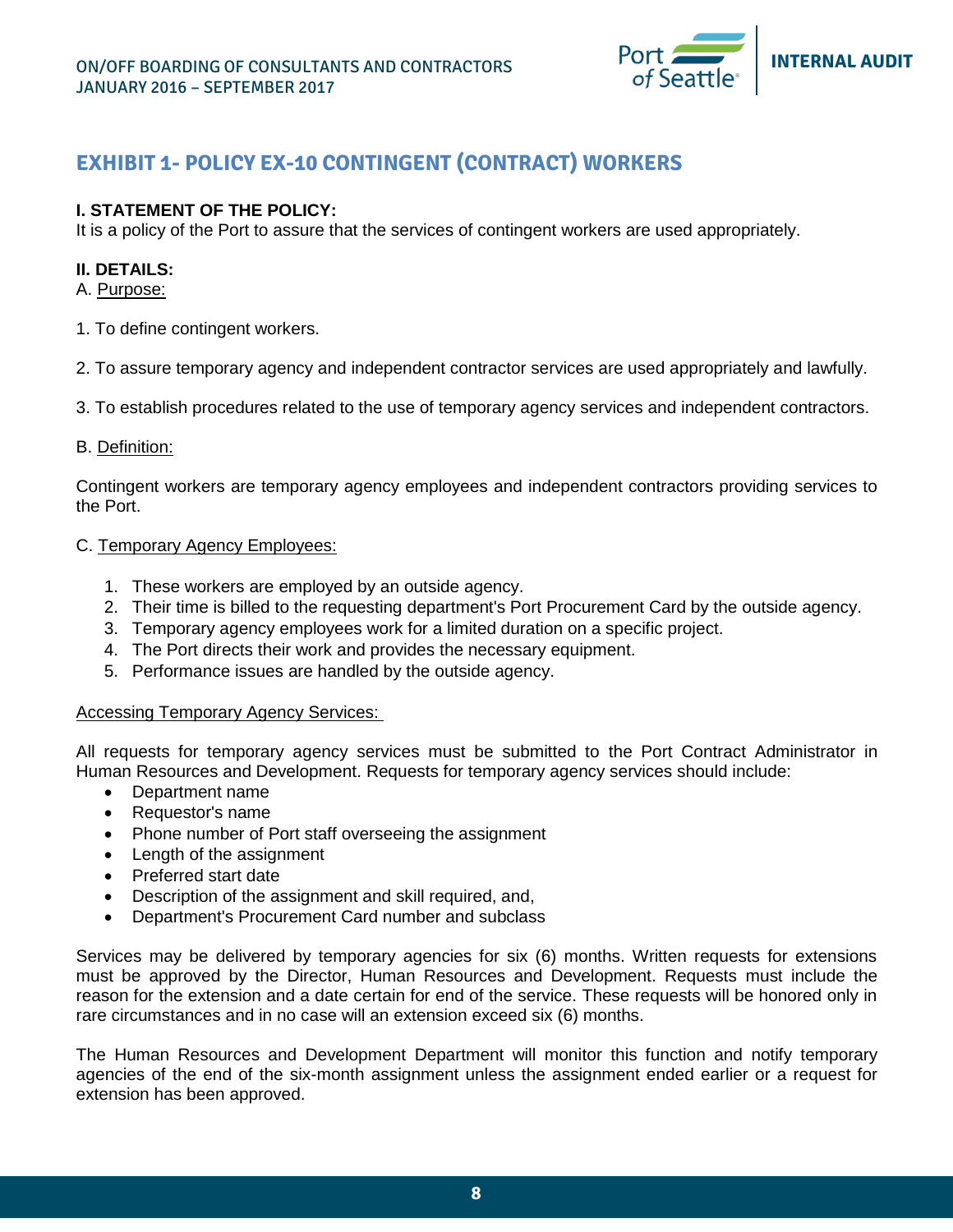

#### Employees of Temporary Agencies:

Employees of temporary agencies are not eligible for Port training offerings, recognition programs, Portpaid leave, or any other Port employee program.

Port-paid parking is not provided.

No individual may provide services through a temporary agency to the Port in excess of 12 months full time without a 90-day absence from the Port.

The Port is responsible for directing the work of such employees but status issues such as hiring, pay, benefits, and performance issues are managed by the agency.

#### Rates and Fees:

Hourly rates for services are negotiated between Human Resources and Development and the temporary agency and are set rates for the different levels of service delivered.

Hourly rates for services are not negotiable between temporary agency employees and the department receiving the service.

Human Resources and Development will pay invoices using the receiving department org and subclass information.

Each department using temporary agency services will review and reconcile their Procurement Card charges. All questions regarding charges should be directed to the Port Contract Administrator in Human Resources and Development.

#### D. Independent Contractors

An independent contractor is any individual or vendor who contracts with the Port to perform service in a non-employee status and meets Internal Revenue Service criteria regarding independent contractors.

Independent contractors are self-employed and in control of both the results and the method of the work or service. They are hired to provide a pre-defined deliverable for a set fee.

Independent contractors typically have other clients, a business license, an office, and equipment.

Independent contractors provide their own project management. The Port has oversight but not direct management responsibility for the independent contractor's work.

Independent contractors may deliver services through a Professional Services Agreement for a one year period. After consultation with Human Resources and Development and Legal Department staff, Port Project Managers may make recommendations for renewal of agreements to the Chief Financial Officer.

#### **III. COMMENTS:**

Refer to: Policy PUR-2 - Acquisition of Goods and Services Procedure PUR-2 - Consultant Procedures

**For further information contact Rosalee Walz, Nicole Martin**